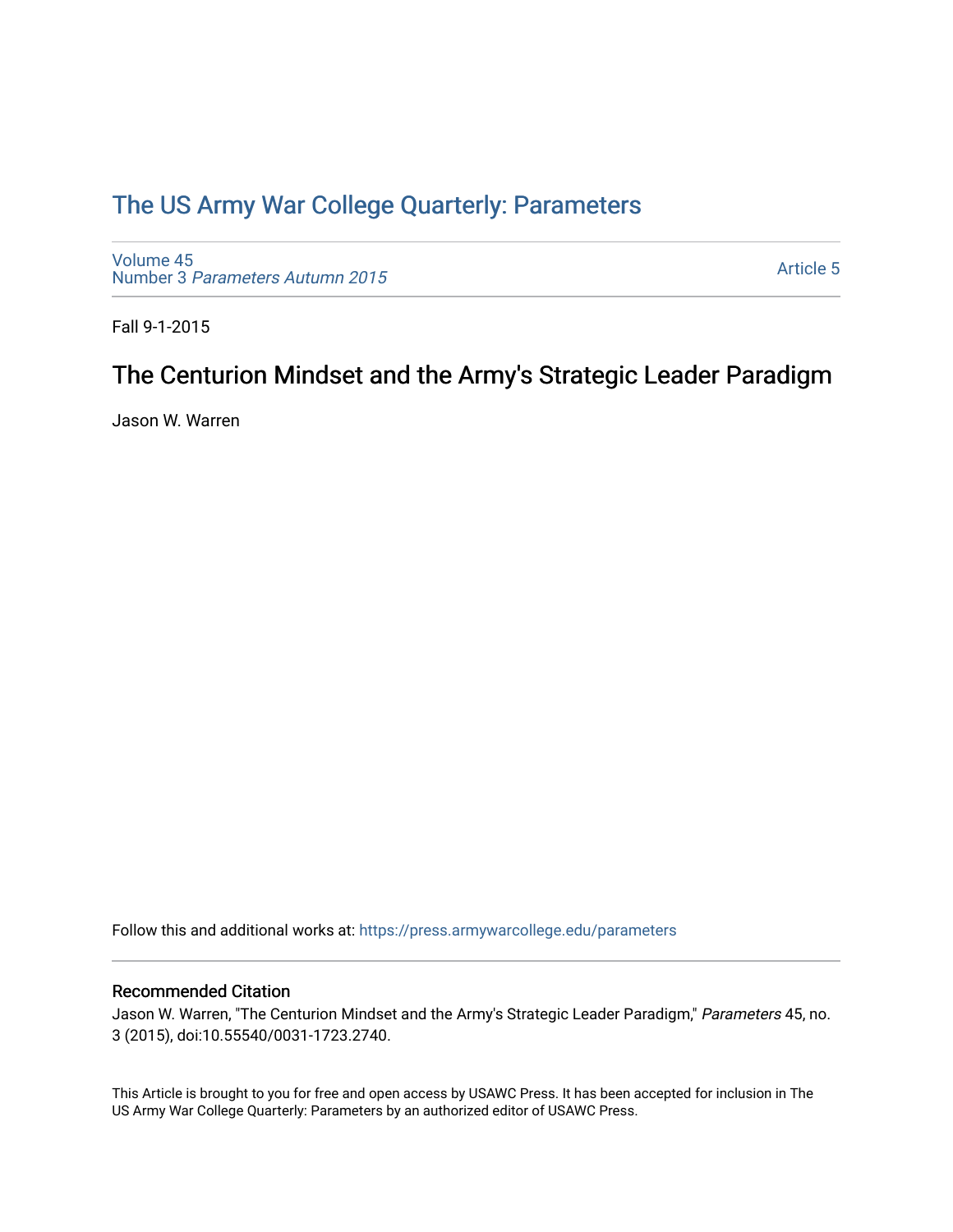# The Centurion Mindset and the Army's Strategic Leader Paradigm

Jason W. Warren *© 2015 Jason W. Warren*

> ABSTRACT: Army culture does not currently value or incentivize education and broadening for senior leaders, as it did prior to 1950. Various structural factors, such as the creation of a mega-bureaucracy, co-equal service branches, and a fixation with tactics, have contributed to the decline in numbers of educated and broadened leaders in the molds of Generals Pershing, MacArthur, and Eisenhower. The Army's strategic performance since the Korean War is symptomatic of this cultural decline.

In October 12, 1972, General Creighton Abrams became Chief of Staff of the Army (CSA), a promotion that symbolized the further devaluation of broadly educated leaders in favor of tactically minded "centurions." Centurions of Staff of the Army (CSA), a promotion that symbolized the further devaluation of broadly educated leaders in favor of bining the command authority of a contemporary company commander with the experience of a sergeant major who directed tactics. Superior legates or generals orchestrated campaigns to achieve Rome's strategic objectives.<sup>1</sup> Abrams epitomized the tactically centered centurion paradigm, and it is no small irony the US main battle tank bears his name. In his mold, well-meaning but misguided Army leaders of the post-World War II era, have championed tactical career progression that stunted officer strategic broadening, and ensured the rise of centurions often incapable of performing as true "generalists." The institution's transition from valuing an officer career path that produced sufficiently developed leaders helped birth the so-called training revolution, which Abrams and like-minded leaders enshrined. These men sought to ensure "no more Task Force Smiths" would occur, referring to an untrained and underequipped Army task force that North Korean tanks rolled over in 1950.

This simplistic "lesson" still resonates within the Department of the Army, which recently opted to preserve brigade readiness at the expense of middle-management at headquarters, ignoring the likelihood Task Force Smith was symptomatic of overall institutional decline.<sup>2</sup> General William DuPuy's view of the quintessential Army leader was molded as a junior officer who experienced an earlier version of Task Force Smith

Major Jason W. Warren, is an Assistant Professor and Director of Concepts and Doctrine at the US Army War College. He holds a Ph.D. in History from The Ohio State University, and is author of *Connecticut Unscathed: Victory in the Great Narragansett War, 1675-1676* (University of Oklahoma Press, 2014), and editor of *Drawdown: The American Way of Postwar*, forthcoming 2016.

<sup>1</sup> Adrian Keith Goldsworthy, *The Roman Army at War, 100 BC—AD 200* (Oxford, UK: Clarendon Publishers, 1996), 31-36. While the article's content and errors remain mine, I want to thank Dr. John A. Bonin for suggesting the centurion analogy, as well as Dr. Larry Tritle, Dr. Edward Gutierrez, Dr. Leonard Wong, LTC Mike Shekleton, MAJ Rob Grenier, and LTC Donald Travis for their assistance with this article.

<sup>2</sup> This included Corps HQs, which then CSA General Joe Lawton Collins rapidly increased from one to eight by summer 1951. James F. Schnabel, *Policy and Directives the First Year* (Washington, DC: Center of Military History, 1992), 30, 64, 72, for some of the corps. Unit histories contains Corps activation dates.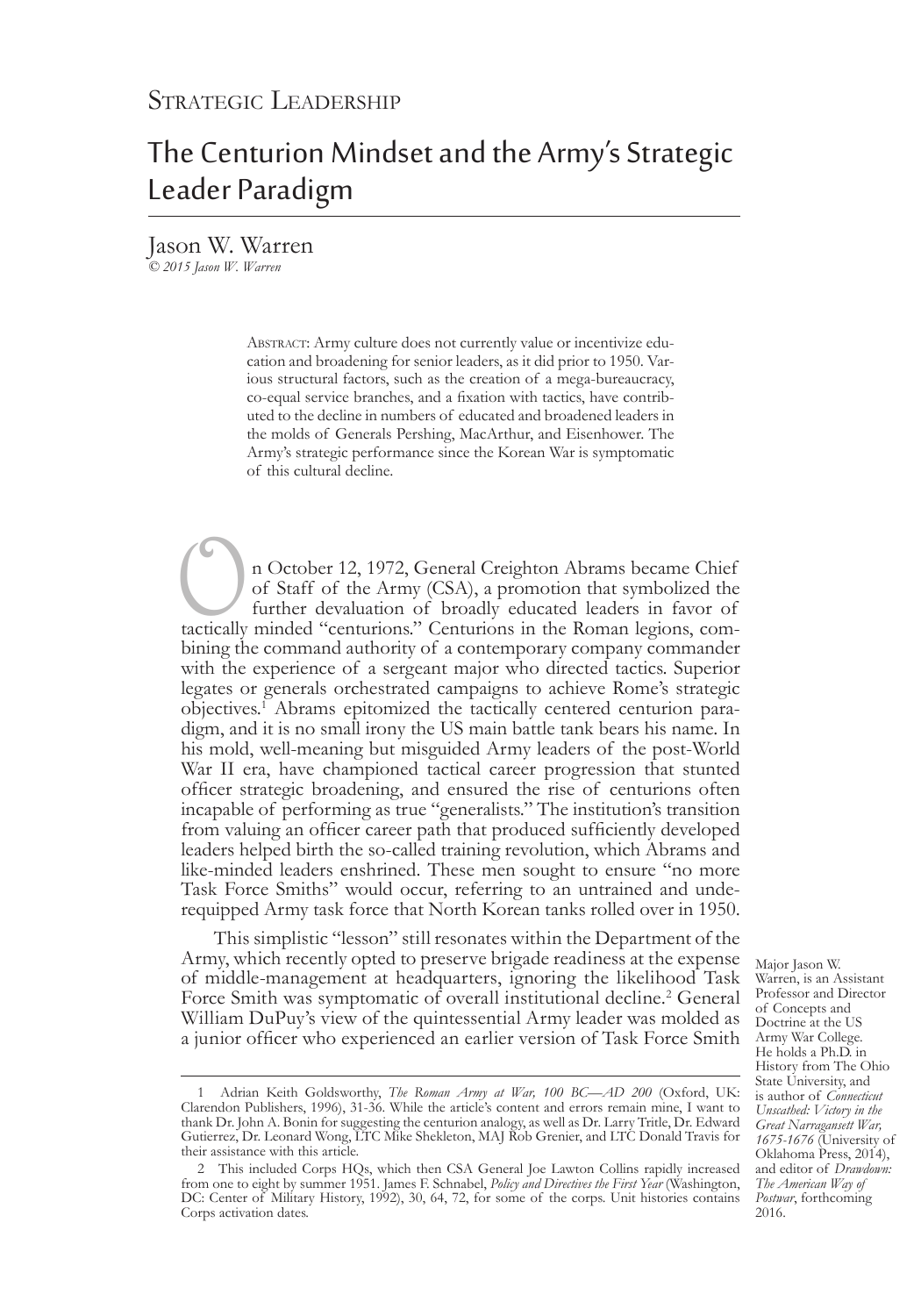#### 28 Parameters 45(3) Autumn 2015

in the days following the Normandy invasion.<sup>3</sup> DuPuy later became the architect of Abrams' tactical colossus.

Fixation on tactics instead of strategy reflected the searing of dan- gerous World War II combat experiences into DuPuy, Abrams, General William Westmoreland, and others of their generation. Dispassionate analysis, however, informed but not overcome by experience, often occurs only at a safe distance from the subject matter at hand, and these leaders seemed incapable of distinguishing institutional maintenance from individual combat. Experiences such as those of Dupuy do have some merit, revealing how insufficient tactical preparedness led to unnecessary casualties in America's first battles and beyond.<sup>4</sup> The choice of developing strategic thinkers is not a zero-sum game with tactical wherewithal, however, as Army formations must also maintain tactical effectiveness. The shift to a centurion paradigm has come at a cost.

### **The Army's Tactical Paradigm**

In some ways, the battlefield-dominant US Army created by these men has become a more ethical version of the Wehrmacht, which the institution intentionally sought to emulate in the years after WWII. The Army has developed a force capable of winning nearly every firefight, while simultaneously blunting its development of strategic leaders. The outcomes of wars clearly rest on more than military strategy. Factors such as poor policy, enemy efficiency and will, resources, and luck also affect outcomes. However, the Army's painfully obvious inability to achieve national objectives since the Korean War against the likes of the Islamic State of the Levant (ISIL), the Taliban, Iraqi and Somali insurgents, and the North Vietnamese Army, reveals an institution in need of reform.5 The debate over these failures has centered on martial frameworks such as counterinsurgency versus conventional operations and AirLand Battle doctrines.<sup>6</sup> Elevating the discourse above the operational and tactical levels of war, Army leaders must demote the centurion mentality in favor of a model better reflective of the institution's diverse past, while retaining the best of the tactical revolution. A comparison of the pedigrees of the Chiefs of Staff of the Army (CSAs) before and after 1950 demonstrates the transformation to a centurion-led Army that has ultimately undermined the institution's ability to contribute to the achievement of national objectives.

The lack of military success during a time of American techno- logical and training advantages indicates the shortcomings of US Army culture.7 While Brian Linn, Tom Ricks, and others have commented on the Army's strategic inability, none has tied it to the decline of officer

<sup>3</sup> Thomas E. Ricks, *The Generals: American Military Command from World War II to Today* (New York: Penguin Press, 2012), 244.

<sup>4</sup> Charles E. Heller and William A. Stofft, eds., *America's Fist Battles, 1776-1965* (Lawrence, KS: University Press of Kansas, 1986), x-xi.

<sup>5</sup> For example see, H.R. McMaster, *Dereliction of Duty* (New York: HarperCollins, 1997), which indicts senior civilian and military officials for the Vietnam crisis.

<sup>6</sup> This debate is well-documented and includes writings by Peter Mansoor, Andrew Birtle, John Nagl, David Kilcullen, Gian Gentile, and others. For a useful summary see, Matthew Morton, "Learning from the Past, Looking To the Future," *Parameters* 45, no. 1 (Spring 2015): 53-67.

<sup>7</sup> Culture is defined here as the officer corps' beliefs, perceptions, experiences, and capabilities.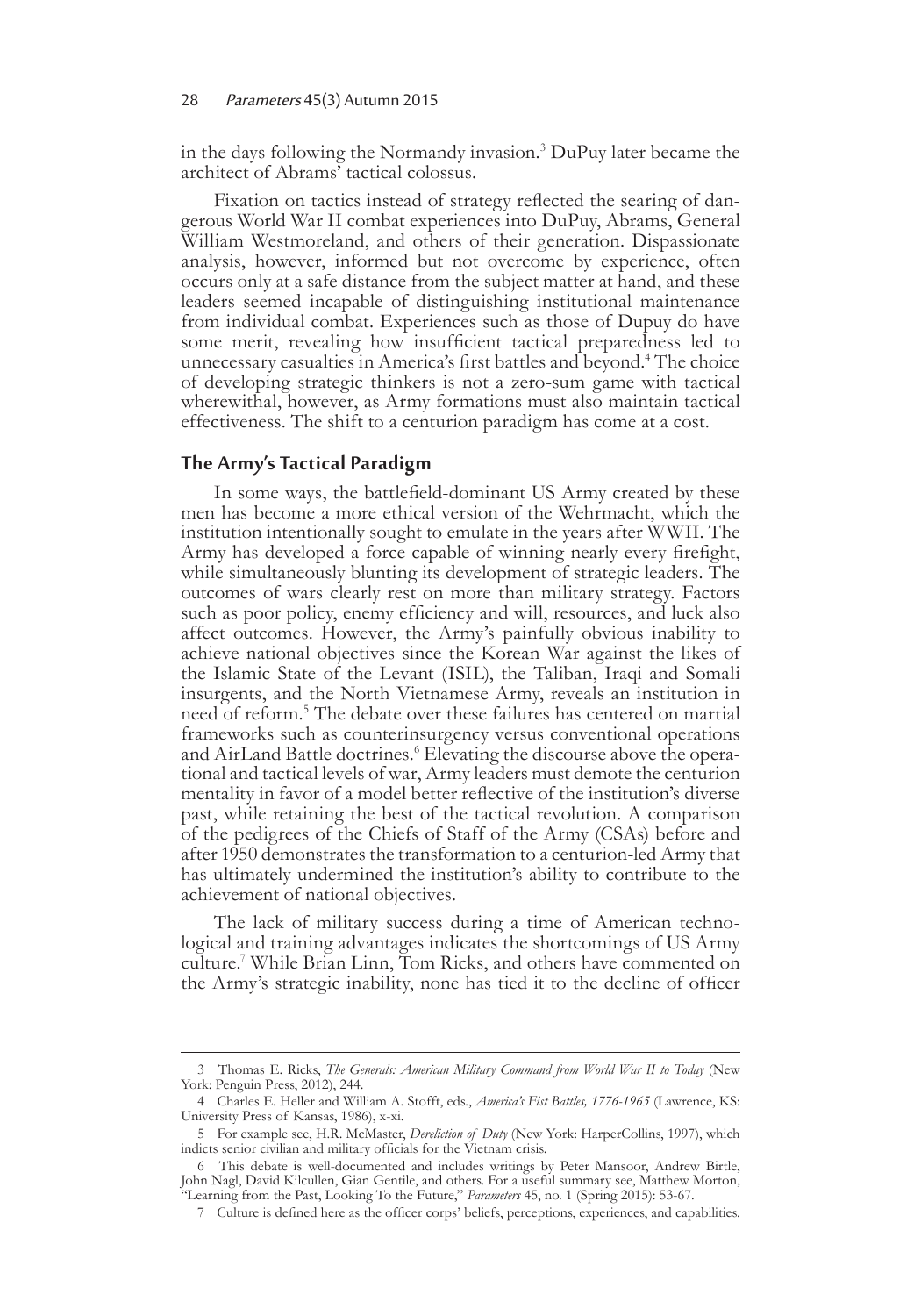broadening and structural factors.8 The post-Vietnam era also witnessed the rise of management science in American society. This societal transformation contributed to an Army institutional shift from valuing broadly educated and experienced strategic thinkers, to parochial, tactical, and technical centurions.<sup>9</sup> The creation of the Department of Defense in the aftermath of WWII weakened the Army's ability to for- mulate strategy by rendering the institution a co-equal service branch, while interposing unnecessary bureaucracy between top generals and the US president.

Bureaucrats have ascended within this structure, while the Army has become anti-intellectual.<sup>10</sup> Ricks' assertion the Army must relieve more generals for ineffectiveness would fail to address this underlying centurion problem, as replacements spawn from the same culture.<sup>11</sup> The Army's anti-intellectual bent also suggests advanced degrees are irrel- evant to warfare; no current four-star generals have doctorate degrees, only one maintains a masters from a top-tier civilian university, and only one serving lieutenant general holds a PhD.<sup>12</sup> These numbers would dis- appoint reform-minded leaders such as Major General (ret. and former commandant of the US Army War College) Robert Scales, who has encouraged the intellectual development of Army leaders.<sup>13</sup>

While simply promoting leaders with advanced degrees to the highest levels will not guarantee success, officers broadly educated can better inform strategic discourse, having had their intellectual abilities expanded to think deeply and widely about complex issues. It is fashionable for government agencies to lament a seemingly complex operating environment (an ahistorical assertion)—should Army leaders not have the education to grapple with such complexity? A centurion's tactical acumen might mold a foundation for higher leadership, but it is not a prerequisite for strategic ability.

Since Vietnam, the Chiefs of Staff of the Army have generally been less broadened, and more tactically minded, than at any other time since the emergence of the United States as a world power during the Spanish-American War (1898). Tactical expertise now represents the current promotion paradigm, while the career of Dwight Eisenhower, a distinguished Chief of Staff of the Army and President, exemplifies a less flashy archetype. Without WWI combat experience, "Ike" today would remain non-promoted to lieutenant colonel. So would CSA Omar

<sup>8</sup> Brian Linn, *The Echo of Battle: The Army's Way of War* (Cambridge, MA: Harvard University Press, 2007), 7-8; and Ricks, *The Generals*, 458.

<sup>9</sup> Antulio J. Echevarria II, *Reconsidering the American Way of War* (Washington DC: Georgetown University Press, 2014), 135,140, highlights Secretary of Defense Robert McNamara's attempted use of management science; and Linn, *The Echo of Battle*, 7, describes a "hero" class of officers as tending towards "warrior" status and anti-intellectualism.

<sup>10</sup> Charles D. Allen and George J. Woods, "Developing Army Enterprise Leaders," *Military Review* 95, no. 4 (July-August 2015): 42-49.

<sup>11</sup> Ricks, *The Generals*, 451-453.

<sup>12</sup> US Department of the Army, "General Officer Management Course," https://www.gomo. army.mil/Ext/Portal/Officer/OfficerResume. A Department of the Army preliminary study indicated that only 1/7 BGs (2011 class, courtesy Robert Grenier) received graduate education at civilian institutions, and only two attended top-tier universities. US Department of the Army, *Commissioned Officer Professional Development and Career Management*, DA Pam 600-3 (Washington, DC: US Department of the Army, 2014) defines broadening as any billet not considered necessary for future command.

<sup>13</sup> Robert H. Scales, "Too Busy to Learn," *United States Naval Institute. Proceedings* 136, no. 2 (February 2010): 30-35.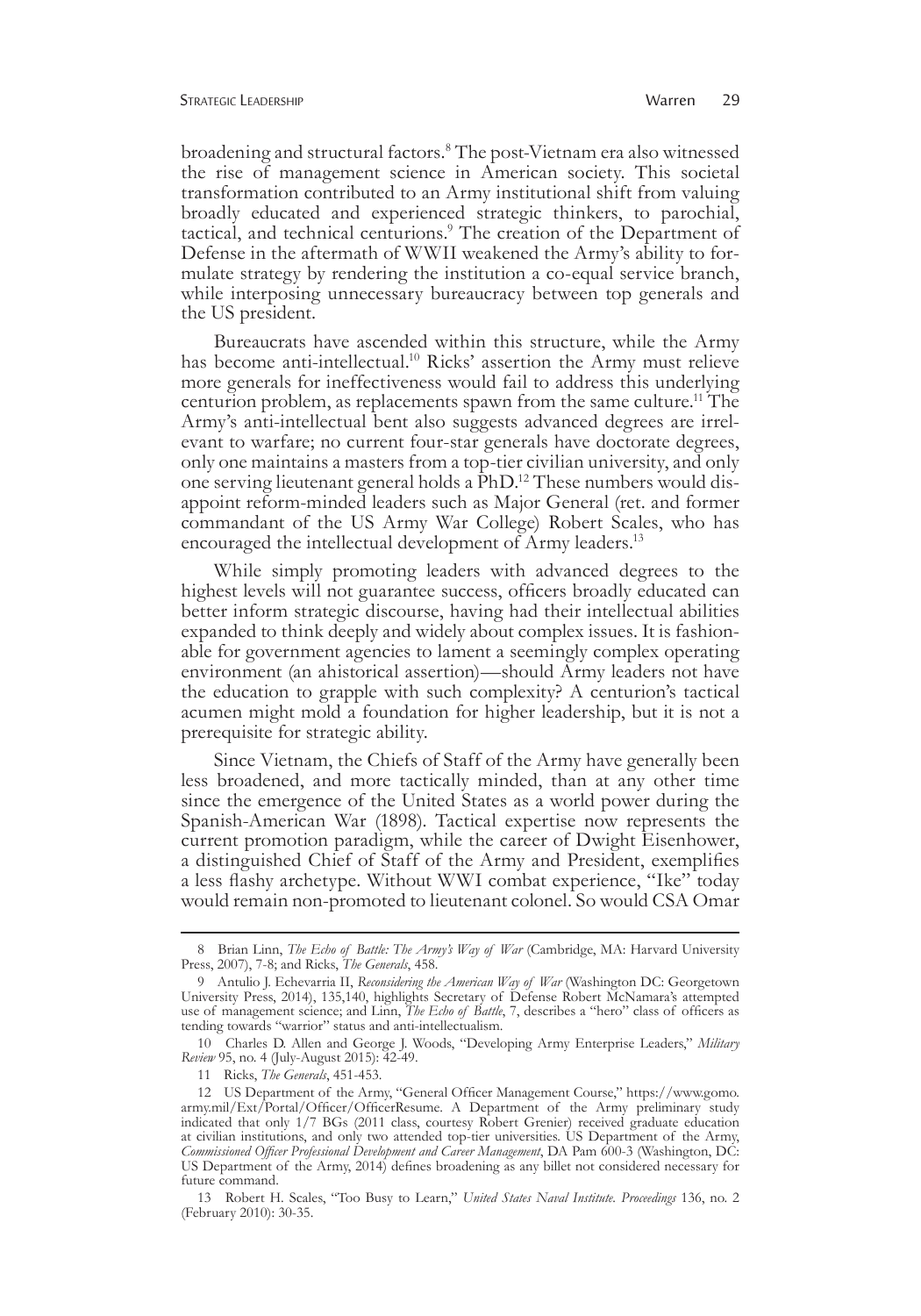Bradley, who wintered WWI in Minnesota. Ike and Bradley performed well in WWII without combat experience. Not all WWI "slick sleeves" followed suit, however, as General Lloyd Fredendall, a highly regarded pre-war trainer and II Corps Commander at Kasserine Pass (1942) badly mangled the battle. Ike ultimately relieved him of duty.<sup>14</sup> The cases of Ike, Bradley, and Fredendall indicate that combat experience and pre-war training may be desirable, but are unnecessary for adequate performance. In 1943, the majority of the Army's "elite" senior leadership lacked combat experience prior to that conflict.<sup>15</sup>

Tactical expertise, when confronted with an irregular enemy and conditions not resembling the sands of the National Training Center (NTC), has proven insufficient much like the case of training expert Fredendall. Training centers, such as the National Training Center, not only molded these leaders' Army credentials, but their view of war as a limited conventional engagement, necessarily bounded in time and space by the astrategic parameters of the training area, and "won" by maneuver and overwhelming firepower.<sup>16</sup> Army officer evaluations once noted how many rotations officers performed "in the box," and books on "winning" National Training Center were widely read in Army circles, as opposed to studying actual American battles.17 Rigorous tactical training has better prepared soldiers for first battles to prevent Task Force Smiths. However, this training renaissance has not been complemented by strategic rebirth.

Historian Peter Mansoor, a former brigade commander and General David Petraeus' executive officer during the "surge," demonstrates how in the early years of the second Iraq War, Generals John Abizaid (Central Command or CENTCOM) and George Casey (Multi-National Force Iraq) simply did not grasp the situation. Both made decisions counter to the ways in which the "surge" later pacified the country long enough to return it to Iraqi security forces, though as ISIL is proving, not long enough.18 Ricks maintains Generals Tommy Franks (CENTCOM) and Rick Sanchez (Commander, Combined Joint Task Force-7) previously had understood the situation in Iraq even less.<sup>19</sup>

The post-Vietnam training revolution prepared leaders for tactical conditions against Soviet-style forces, but as a byproduct, raised battle success to the level of strategy. It also downplayed education at the expense of training. As Ricks notes "…training tends to prepare one for known problems, while education better prepares one for the unknown, the unpredictable, and the unexpected."<sup>20</sup> The Army desperately sought *rasion d' etre* after defeat in Vietnam, as well as a firm budgetary basis

<sup>14</sup> Rick Atkinson, *An Army at Dawn: The War in North Africa, 1942-1943* (New York: Henry and Hold Company, 2002), 272, 399-400.

<sup>15</sup> Walter Millis, *These are the Generals* in Morris Janowitz, *The Professional Soldier: A Social and Political Portrait* (New York, NY: The Free Press, 1971), 160.

<sup>16</sup> Ricks, *The Generals*, 349-350, and Linn, *The Echo of Battle*, 216, make similar points.

<sup>17</sup> Conversation with Dr. John A. Bonin, Professor of Concepts and Doctrine, US Army War College, June 2015, detailing his officer evaluation reports. There is a cottage industry of nonacademic books about "winning" at the NTC, such as: Adela Frame and James W. Lussier, *66 Stories of Battle Command* (Fort Leavenworth, KS: US Army Command and General Staff College Press, 2001); and James R. McDonough, *The Defense of Hill 781* (Novato, CA: Presidio Press, 1988).

<sup>18</sup> Peter R. Mansoor, *Surge: My Journey with General Petraeus and the Remaking of the Iraq War* (New Haven: Yale University Press, 2013), 32, 45-46, 179, 183, 262.

<sup>19</sup> Ricks, *The Generals*, 418-419.

<sup>20</sup> Ibid., 419-420.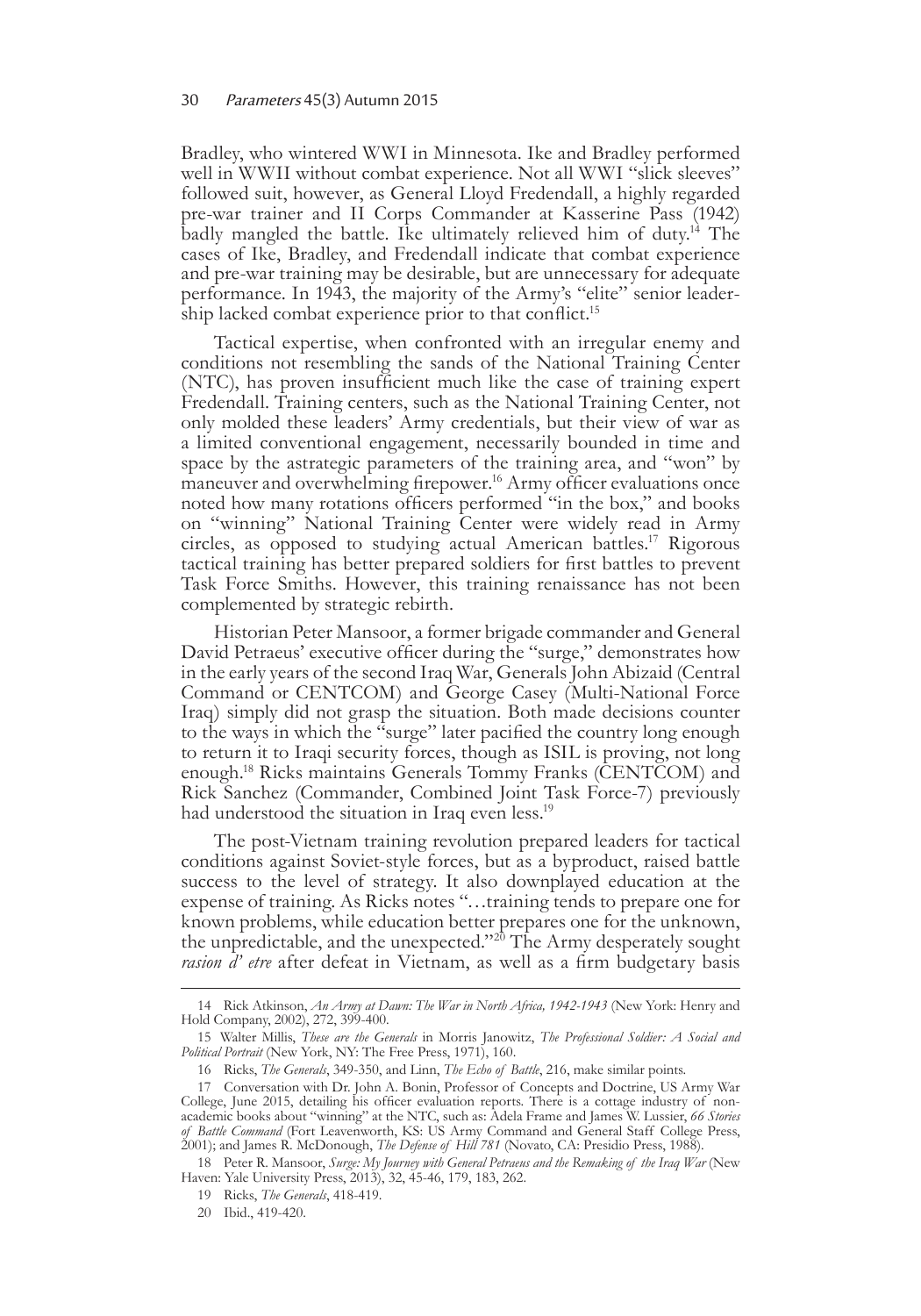to achieve relevance. The training revolution provided both. Abrams and DePuy, despite warnings about the dumbing-down of officership, focused the Army on the tactical level of war.<sup>21</sup> Leaders with broaden-<br>ing limitations such as Franks, Sanchez, and Casey, have risen within this culture. The performance of a well-educated Abizaid demonstrated broadening is not a silver bullet, however, and training should not be ignored while officers simply attend Harvard. As with Abizaid, leaders sometimes operate on false assumptions (or the enemy gets it right). Yet tactical obsession, with the advent of training center rotations as the pinnacle of Army command has weakened the proclivity for strategic thought. This paradigm emerged, in part, as a misnomer about G.I. battlefield performance in WWII.

S.L.A Marshall's (and others) inaccurate assessments of US Army battlefield performance, as well as German generals' ingratiating accounts of their own successes against the Soviets, created the erroneous idea that the German army outfought the Americans.<sup>22</sup> A telling WWII German intelligence report around the time of the struggle for Aachen, however, rated US divisions highly.<sup>23</sup> The Wehrmacht did fight well at the tactical level throughout the war, but poor strategy and an inclination toward committing atrocities doomed its efforts—in some ways a parallel with Army failures since 1965.<sup>24</sup> The misnomer of US forces fighting less well seeped into late-1940s Army doctrine as the institution prepared to fight the emerging Soviet threat, and vestiges of this focus on Wehrmacht success in battles survives today.25 It also assisted in generating the training revolution.

Army victory in Panama, the Gulf War, and the opening stages of Afghanistan and Iraq seemingly proved Abrams' training revolution successful. The seeds of tactical success sprouted strategic disaster, however, as the Army found itself unable to grapple with strategy. Hence the debate over counterinsurgency operations has dominated military discourse from before the "Surge." This situation also reflected the larger American cultural prominence of technocrats. A recent article

<sup>21</sup> Ibid., 346-347, Ricks at once criticizes the downplaying of education, while crediting DePuy with creating a better Army; and Suzanne C. Nielson, *An Army Transformed: The US Army's Post-Vietnam Recovery and the Dynamics of Change in Military Organizations*, Letort Paper (Carlisle, PA: US Army War College, September 2010), 42-44, also indicates DePuy's tactical focus as necessary for the post-Vietnam Army.

<sup>22</sup> S.L.A Marshall, *Men Against Fire: The Problem of Battle Command* (Norman, OK: University of Oklahoma Press, 1947); Peter R. Mansoor, *The GI Offensive in Europe: The Triumph of American Infantry Divisions, 1941-1945* (Lawrence, KS: University Press of Kansas, 1999), 1-15, discusses the historiography (including Marshall) of the pro-Wehrmacht and the pro-American arguments, while his book adds heft to the latter category. For inflated German accounts see B.H. Liddell Hart, *The German Generals Talk: Startling Revelations from Hitler's High Command* (New York: William Morrow and Company Inc., 1975 reprint of 1948).

<sup>23</sup> Mansoor, *GI Offensive*, 197.

<sup>24</sup> For Wehrmacht fighting cohesion see Kevin Farrell, "Culture of Confidence: The Tactical Excellence of the German Army of the Second World War," in *Leadership: The Warrior's Art*, ed. Christopher Kolenda (Carlisle, PA: The Army War College Foundation Press, 2001), 177-203. Unlike members of the Wehrmacht who perpetrated war crimes with the sanction of official policy, US Army personnel sometimes committed atrocities of their own volition in instances such as My Lai in Vietnam War and post-911 in the handling of prisoners such as at Abu Ghraib prison. Columbia Professor Adam Tooze's lecture to West Point history faculty connected US Army atrocities with the institution's focus on the Wehrmacht, US Military Academy, West Point, NY, Spring 2012.

<sup>25</sup> Robert W. Hutchinson, "The Weight of History: Wehrmacht Officers, the US Army Historical Division, and US Military Doctrine, 1945-1956," *Journal of Military History*, 78, no. 4 (October 2014): 1321-1348. A recent Pentagon study also examined Wehrmacht replacement practices, email with US Department of the Army staff February-March 2014.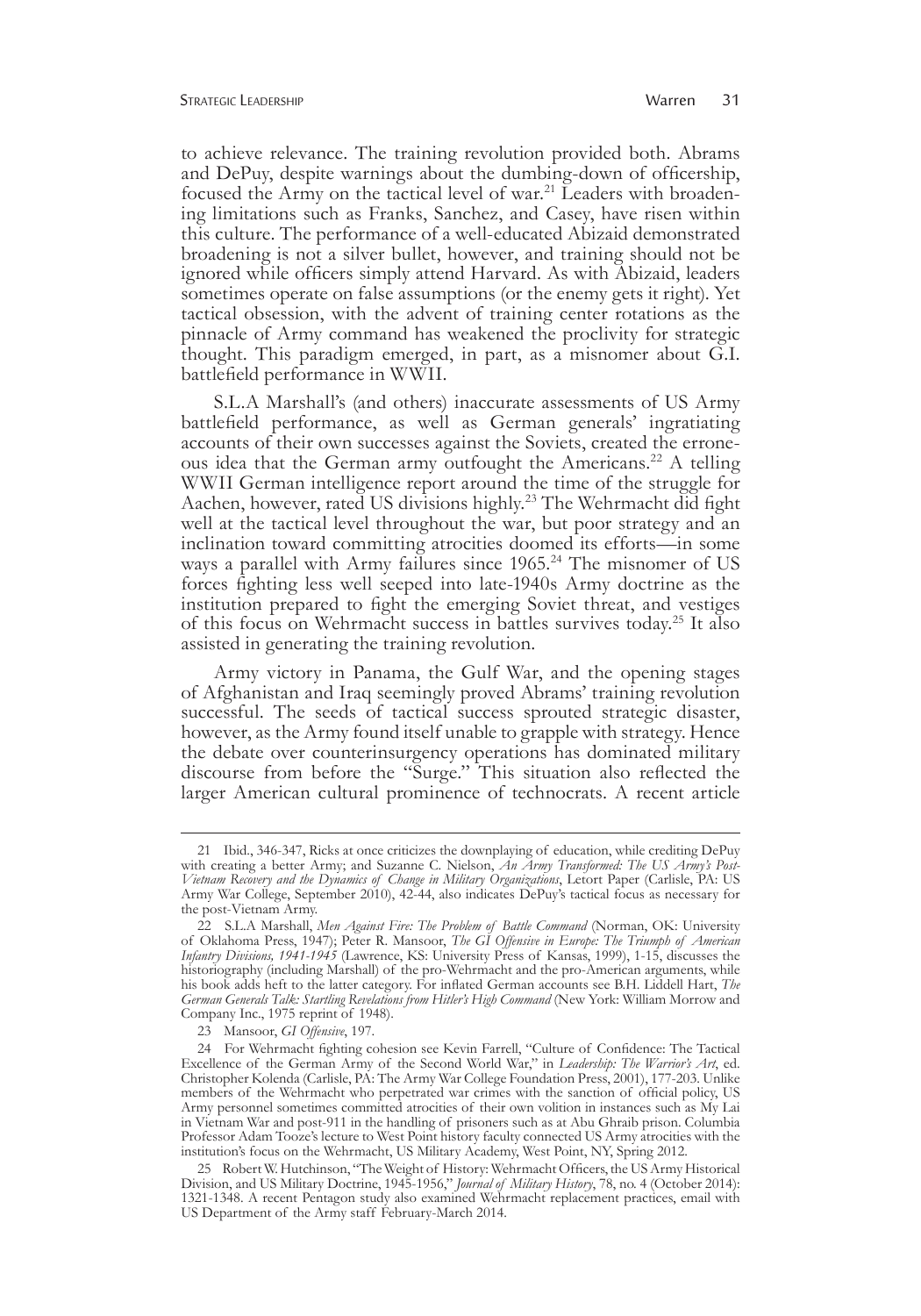#### 32 Parameters 45(3) Autumn 2015

in *Military Review* highlights this emphasis in the Army by conflating managers with leaders, a tradition emerging with the "Whiz Kids" of Secretary of Defense Robert McNamara's reign.<sup>26</sup> An emphasis on techno-bureaucracy obscures the larger issue of strategic failure, which efficient management will not ameliorate.

The rise of civilian managers in the Department of Defense, like McNamara and Donald Rumsfeld, and an emphasis on equality between the services, resulted in the structural demotion of senior Army leaders. General George Marshall, for instance, served as chief military advisor with unfettered access to President Franklin D. Roosevelt in WWII.<sup>27</sup> Reorganizations such as the *National Security Acts* of 1947 and 1949, and *Goldwater-Nichols* of 1986 created unnecessary bureaucracy between senior generals and the president, as well as demoted the Army's influ- ence to an equal footing with the other services. This relegation to equal status occurred even as the Army served as the nation's strategic force, shouldering the majority burden of war efforts in personnel, logistics (including support to the other services), and casualties.28 Although the Chairman Joint Chiefs of Staff (CJCS), serves as the President's chief military advisor, the position rotates between services and is a staff billet without authority in the way that WWII (and prior) Army Chiefs of Staff and generals of the army exercised prerogatives. These structural changes diminished the Army's strategic influence on US policy, and failures in many ground wars since 1945 indicates the nation is not better for it. Other Army structural changes set in motion months before the Korean War accelerated the shift in institutional culture from strategy to tactics.

The Cold War reversed the United States' traditional military cycle of rapidly expanding Army ranks with draftees and then precipitously demobilizing them following victory.<sup>29</sup> Government officials perceived a worldwide Communist threat that required a standing military, particularly a large conventional Army. These attitudes, encapsulated in George Kennan's "Long Telegram" and Winston Churchill's "Iron Curtain" speech, coalesced in *National Security Memorandum 68* (NSC-68), which President Harry Truman only endorsed after the North's invasion of South Korea.30 This invasion confirmed perceptions of global com- munism and resulted in a permanently large Army. It also contributed to the eventual subjugation of strategy to tactics.

Army promotion soon became linked to the command of standing units, the vast majority of which operated below the strategic level. This linkage contributes to the development of an astrategic officer corps, in which some officers may disbelieve military leaders have a role

<sup>26</sup> Allen and Woods, "Developing Army Enterprise Leaders;" and Dale R. Herspring, *The Pentagon and the Presidency: Civil Military Relations from FDR to George W. Bush* (Lawrence, KS: University Press of Kansas, 2005), 121.

<sup>27</sup> Ibid., 26-27, for no barrier between the Chief and the President.

<sup>28</sup> Ibid., 62, on equalizing the services, Ibid., 64-65, on elevating civilian secretaries; Ibid., 303, for Goldwater-Nichols increasing the role of Chairman at the expense of the service Chiefs; see Army Support of Other Services, US Department of the Army, *Theater Army, Corps, and Division Operations*, FM 3-94 (Washington, DC: US Department of the Army, 2014), for current Army support.

<sup>29</sup> Jason W. Warren, ed., *Drawdown: The American Way of Postwar* (New York, NY: New York University Press, 2016).

<sup>30</sup> For these Cold War issues see, John Lewis Gaddis, *Strategies of Containment: A Critical Appraisal of American National Security Policy During the Cold War* (Oxford: Oxford University Press, 2005).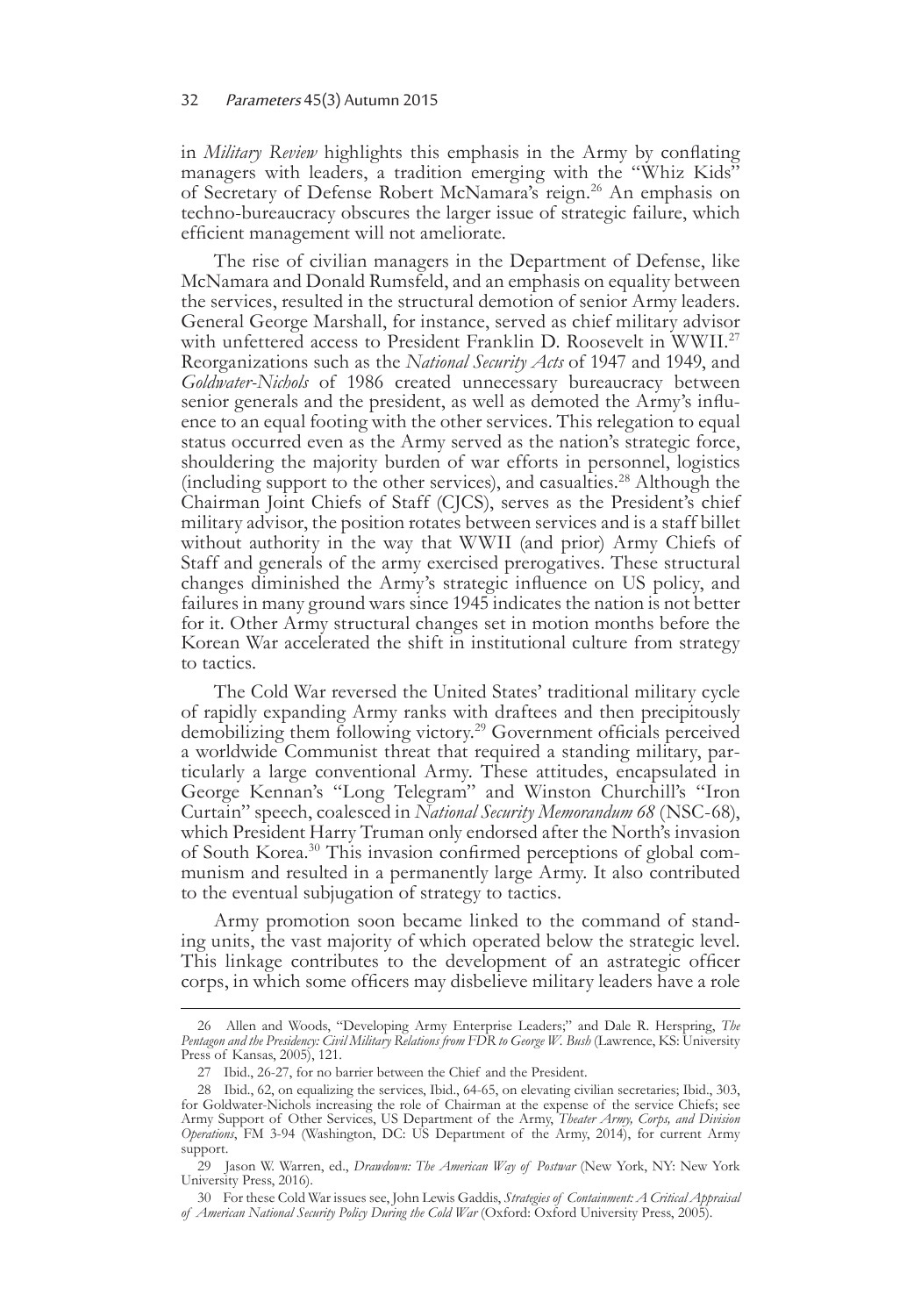in formulating military strategy. Antulio Echevarria's *Reconsidering the American Way of War* rightly posits US strategy, in fact, connects political goals with national strategies, and thus the "American Way of War" is not astrategic at the national level.<sup>31</sup> A strategic fissure has emerged, however, between the national level and Army entities responsible for fashioning strategy. Army culture prior to *National Security Memorandum 68* received a boost in strategic emphasis, in the interwar years for instance, where officership revolved around education and broadening, even including discussions of strategy in officers' messes. The officer corps more readily resisted a tactical mindset with few troops available to command during these lean personnel years.<sup>32</sup>

The tactical dominion eventually became king of the realm for post-Korean War promotion, which the training revolution elevated to the throne. Summer 2004 in Iraq found Casey upon a tide of sinking strat- egy and he believed the war was lost before Petraeus temporarily righted the ship.<sup>33</sup> Petraeus' surge of forces was but a current of success upon an ocean of failure. Petraeus' preference for well-educated subordinates and officer broadening soon receded with his departure to the CIA, in an Army culture hostile to non-tactical endeavors. In addition to Petraeus other generals bucked the centurion trend including, Alexander Haig (SACEUR and Secretary of State), Frederick Woerner (US Southern Command), and more recently, Daniel Bolger (NATO Training Mission-Afghanistan), but in insufficient numbers. Casey, himself son of a general who was killed in Vietnam, had limited broadening. He became Chief of Staff of the Army after his tour in Iraq. Secretary of Defense Rumsfeld summoned Casey's predecessor General Peter Schoomacher off the retirement bench as a swipe at senior Army generals to replace the marginalized General Eric Shinseki. Schoomacher's career was mainly focused on special operations. Shinseki himself completed a masters degree and then taught at West Point before returning to a predominately tactically focused career. General Raymond Odierno, replacing Casey in 2011, had commanded effectively at the operational level of war in Iraq, but maintained a background similar to his predecessors. His term as CSA eventually originated a number of programs, however, that may bear strategic fruit, if continued.

The post-911 Chiefs of Staff of the Army generally share a lack of graduate education and broadening with their Vietnam War counter- parts. Neither Westmoreland nor Abrams achieved advanced degrees and both served in mainly tactical billets.<sup>34</sup> Although America's Abrams tank was aptly named for the general, headquarters staffs he worked to reduce would be less well named. He began the short-sighted headquar- ters reductions that have become a characteristic of the post-Vietnam Army. This reduction came at the moment sociologist Morris Janowitz noted that the backgrounds of successful WWII generals were different from those of the post-1950 era, the latter of which elevated tactical assignments as the "ideal" career progression. According to Janowitz's

<sup>31</sup> Echevarria, *Reconsidering the American Way of War*, 165-167.

<sup>32</sup> Michael Matheny, "When the Smoke Clears: The Interwar Years as an Unlikely Success Story," in Warren, ed., *Drawdown*.

<sup>33</sup> Mansoor, *Surge*.

<sup>34</sup> Westmoreland attended Harvard Business School for only a year and completely lacked professional military school attendance after West Point.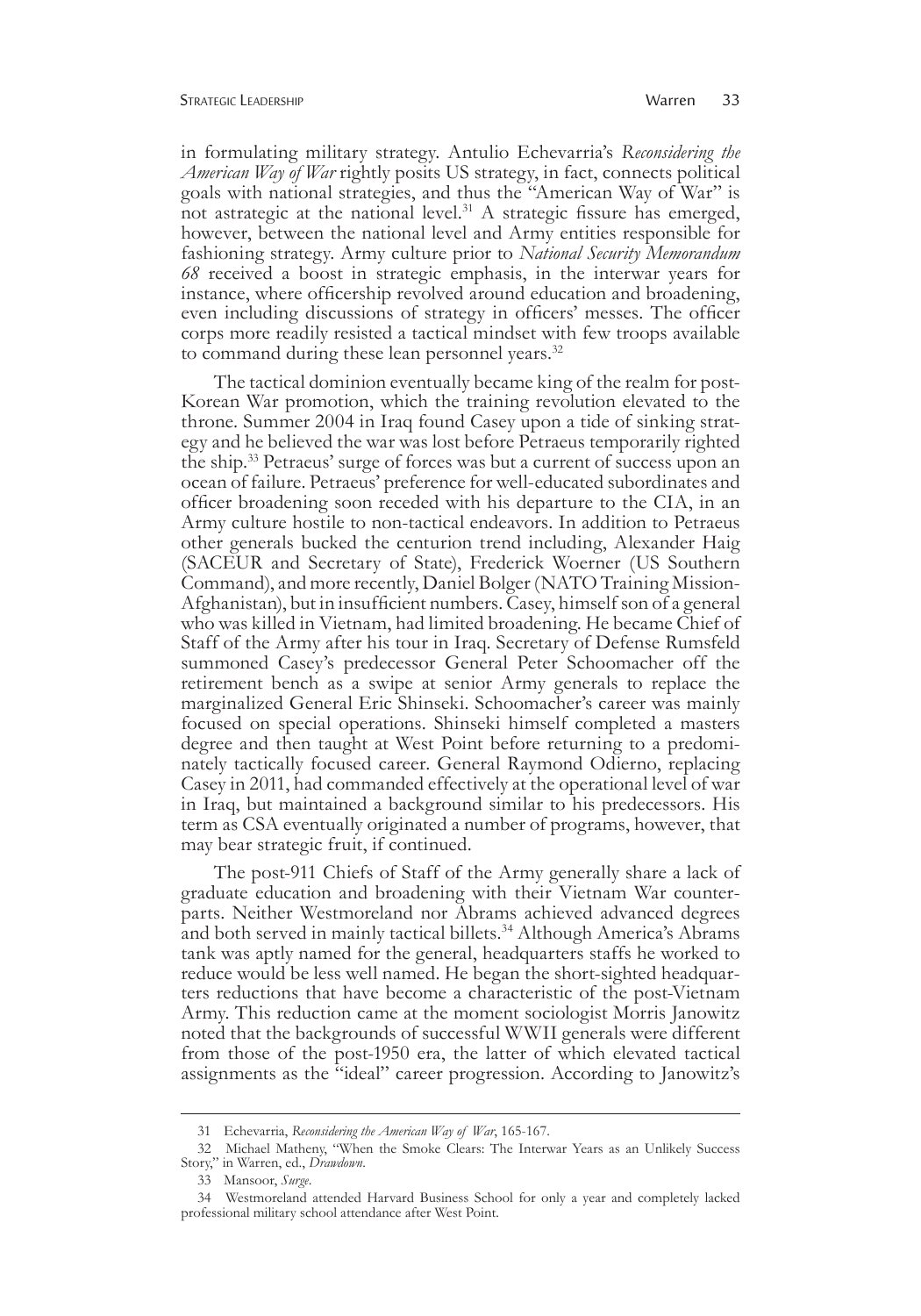analysis, "ranking military leaders displayed an early and persistent pro-<br>pensity for staff work."<sup>35</sup> Abrams' training revolution did bear fruit in early battles in the 1980s and beyond, and the Army should maintain its best practices, but must also emphasize strategic leader development.

Abrams was the embodiment of the shift to the centurion motif, serving in successive tactical positions, with a telling break only to teach tactics at the Armor School at Ft. Knox, and later returning as Chief of Staff, Armor Center. Recent scholarship indicates Abrams' vaunted role in Vietnam was less successful than previously accepted, as he simply advanced programs enacted by Westmoreland.<sup>36</sup> Abrams' distaste for headquarters personnel with the simultaneous deification of command billets institutionalized an attitude that smaller staffs can accomplish the mission while maintaining the contradiction that officers manning them are less capable than those on track to command soldiers. Some senior generals confuse poor intra-headquarters leadership and nonbroadened and inexperienced staff with headquarters bloat, eliminating the very force structure history has repeatedly demonstrated is necessary for sustained land combat.37 Robust headquarters, besides acting as a unit's intellectual center, provide broadening and serve as opportunities for officers between line billets and educational and professional devel- opment assignments. Army leaders have ineptly continued Abrams' programs, and ironically so, as much as the US Army has sought to ape the Germans.

The great general staff, the elite organization in the Prussian-German armed forces, undergirded German tactical prowess. It was instrumental in the unification of Germany under a Prussian ruler, and assisted the Second Reich in dominating the European continent from 1866-1918 and again under the Third Reich from 1938 to 1944.<sup>38</sup> Adolf Hitler increasingly usurped the staff's power and eventually neutered it, as many American generals have done to Army headquarters since Vietnam. The US Army fetishized the wrong aspect of the German army.39

The Army institution has largely failed to achieve strategic results under the direction of the CSAs after the Korean War. There is no denying the dedication of these officers, and like Shinseki, some bled for their country. It would also represent a shallow argument to lay the failure of national strategy at the feet of the CSAs or any commander. Failure has reflected structural paradigm shifts, as well as the influence of domestic politics. The profiles of the CSAs in a hierarchical organization like the Army, however, offer a swampy view into the larger institutional strategic morass. A comparison of the backgrounds of CSAs before WWII reveals an earlier crop of strategically broadened officers.

<sup>35</sup> Janowitz, *The Professional Soldier*, 166.

<sup>36</sup> Gregory Daddis, *Westmoreland's War: Reassessing American Strategy in Vietnam* (Oxford: Oxford University Press, 2014).

<sup>37</sup> Conrad Crane and John A. Bonin, "The Next Task Force Smith: The Danger of Arbitrary Headquarters Reductions," *War on the Rocks*, October 27, 2015.

<sup>38</sup> For the rise and effectiveness of the German General Staff see, Geoffrey Wawro, *Warfare and Society in Europe, 1792-1914* (New York: Routledge, 2000), 73-123.

<sup>39</sup> The Command and General Staff College in its military history block on the German Wars of unification does not mention the German staff, Academic Year 2012-2013, Phase II, accessed September 2015.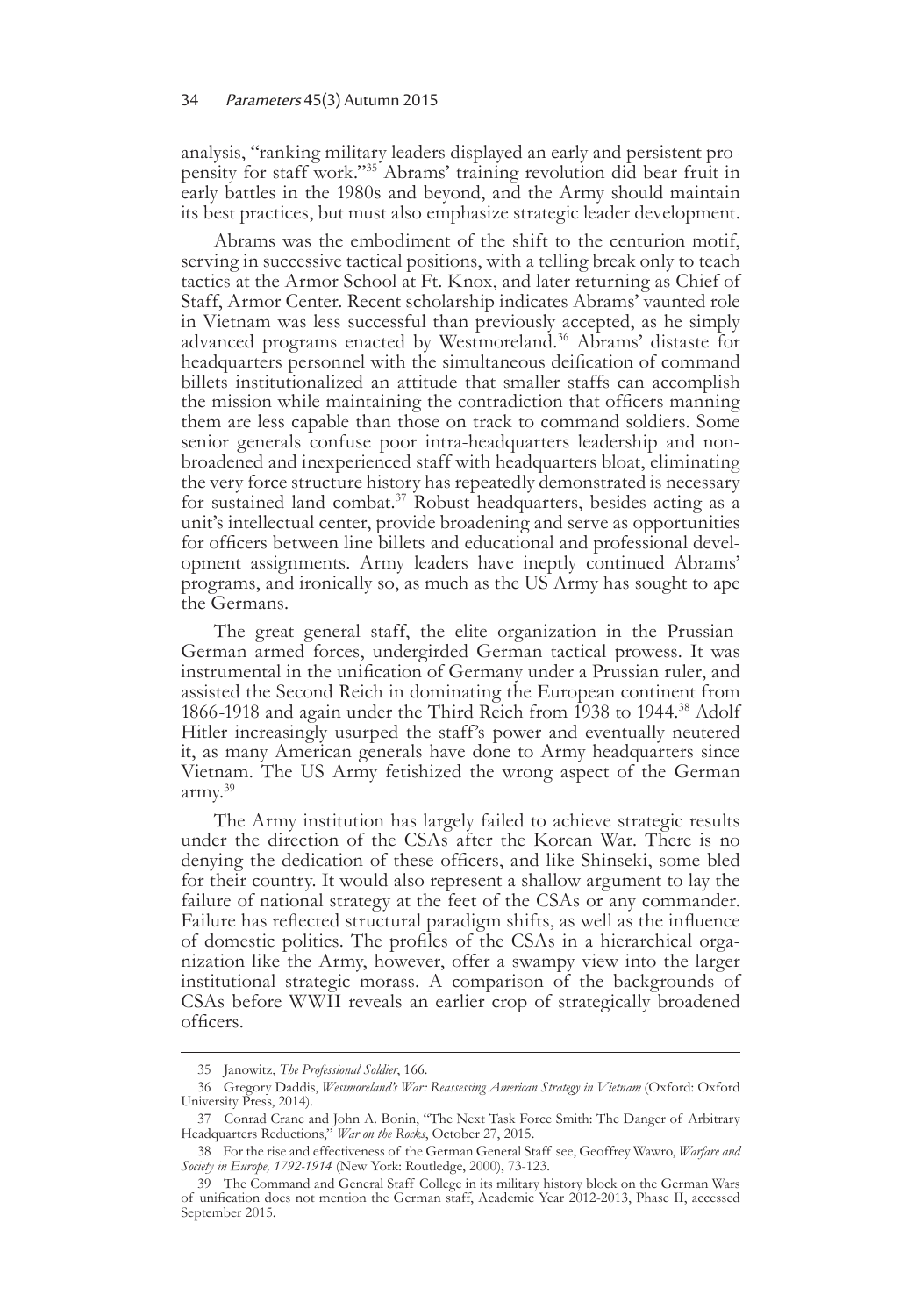#### **An Earlier Tradition of Broadening**

John Schofield, who commanded a division at Gettysburg and became general of the army (the office prior to CSA) for the lengthy period of 1888-1895, influenced the Army as the United States emerged as a world power. Schofield was Superintendent of West Point for five years. He previously taught "natural and experimental philosophy" (physics) at the Academy (also for five years) and later physics at Washington University. Besides his division, corps, and Department of North Carolina (reconstruction) commands, Schofield served "as a confidential diplomatic emissary to France," and deployed on "special mission" to Hawaii.40 Schofield's educational and broadening assignments were not unique for leading Army officers of this period. Educated in part by a French officer in Massachusetts before the Civil War, and wounded four times in it, General Nelson Miles also commanded the reconstruction of North Carolina, and later defeated Indian resistance to white expansion. He observed the Greek-Turkish War, and Russian, German, and French maneuvers, and then commanded US efforts in Puerto Rico. Miles published three books, two while General of the Army. This highlights the cultural shift to anti-intellectualism at the highest ranks, as a former Army commander of the war in Afghanistan counseled that leaders risked promotion by publishing.<sup>41</sup>

The first CSA, General Samuel Young, established professional education at Ft. Leavenworth and served as first president of the Army War College. The fourth CSA, General James Bell studied law and was admitted to the bar, while teaching at Southern Illinois University. Bell's successor General Leonard Wood was a Medical Doctor, studying at Harvard Medical School and Boston City Hospital. His replacement General William Wotherspoon who served three years in the Navy, taught at Rhode Island College and the General Staff College, and was also president of the US Army War College, transforming it into an independent educational institution.

General Tasker Bliss's career was a mixture of education, broadening, and, like his predecessors, line assignments. These included French and artillery instructor at West Point; adjutant of the Artillery School at Ft. Monroe; recorder on the Board on Interior Waterways; instructor Naval War College; military attaché to Spain; collector of customs in Havana and president of the commission to revise the Cuban tariff; Governor of Moro Province, Philippines; twice President of the US Army War College; and after his tour as CSA, a delegate to the Paris Peace Conference. Given his broadening experiences, one might imagine Bliss succeed- ing in "Phase 4" operations in Iraq. Again highlighting a centurion mindset, the Army has transformed service as Superintendent of West Point or the Commandant of the US Army War College as a retirement billet instead of an opportunity for broadening (General Malin Craig in 1935 went from Commandant of the US Army War College directly to Chief of Staff of the Army). General John J. "Black Jack" Pershing, best known as commander of the Mexican Punitive Expedition and

<sup>40</sup>William G. Bell, *Commanding Generals and Chiefs of Staff: Portraits & Biographical Sketches* (Washington, DC: Center of Military History, 2010), 90, for further biographical information herein on Generals of the Army and Chiefs of Staff see pages 90-168.

<sup>41</sup> Basic Strategic Arts Program, US Army War College lecture, Winter 2014 (non-attribution).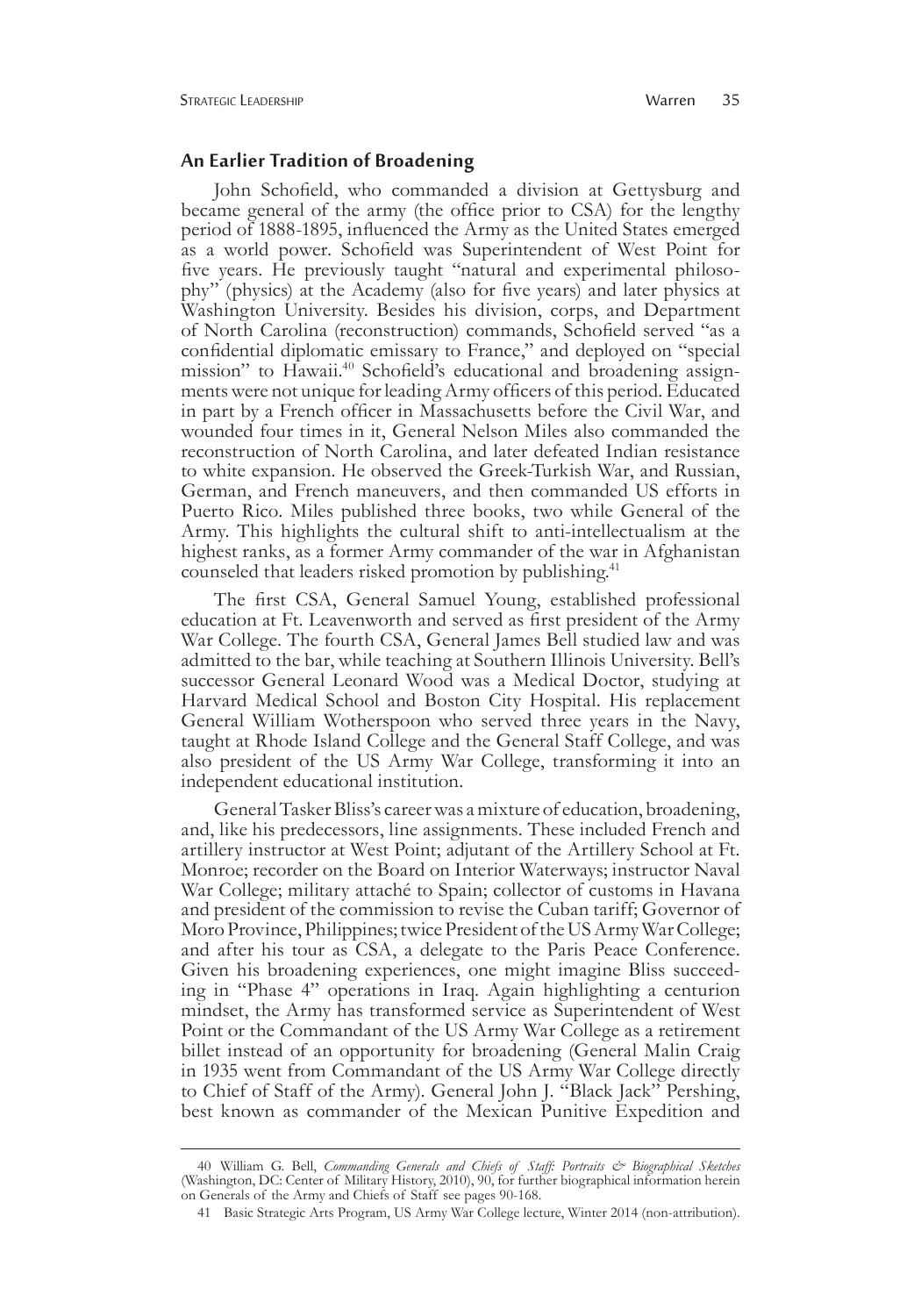American Expeditionary Forces in France, also performed in a number of educational and broadening posts. These comprised obtaining a law degree while professor of military science and tactics at the University of Nebraska; the Bureau of Insular Affairs when serving in the Office of Assistant Secretary of War, an headquarters billet which he created, unlike modern CSAs who rashly reduce headquarters; military attaché to Japan; observer of the Russo-Japanese War, and like Bliss, Governor of Moro Province.

In addition to his legendary career in both World Wars and Korea, General Douglas MacArthur served as aide to President Theodore Roosevelt from 1906-1908, service school instructor at Ft. Leavenworth, and Superintendent of West Point before becoming CSA. Although some detest MacArthur for "flamboyant" tendencies, he was one of the best military minds of his generation, conducting one of the "twin drives" in the Pacific theater of WWII with limited resources and joint forces across large geographic areas, as he later did at Inchon in Korea.<sup>42</sup> Eisenhower served on MacArthur's staff in the Office of the Chief of Staff of the Army and the Philippines. Ike was extensively educated in Army schools, including Leavenworth, the US Army War College, and the Army Industrial College, while also serving as an instructor at Leavenworth before his illustrious career in WWII and beyond. The careers of Bradley, Marshall, and others reflect the broadening paradigm of a past Army generation that achieved strategic results. In an era before the proliferation of graduate degrees, the education of these leaders was exceptional.

### **A Way Ahead**

Instead of maintaining its post-1950 centurion trend, the Army must develop and promote broadened leaders in the vein of those like Schofield and Eisenhower to CSA or Chairman of the Joint Chiefs of Staff, the latter position of which an Army officer must occupy during major ground wars. The caprices of victory are not subject to the politically correct whims of service equality. These officers would foster a professional intellectual climate by emphasizing education and broaden- ing. Odierno began this initiative with programs such as the Strategic Broadening Program and Army Strategic Planning and Policy Program, but these have been implemented in haphazard fashion and should be expanded and elevated intellectually as a post-Leavenworth offering for promising mid-grade officers. The Army should proliferate officer education programs such as the US Army War College's Basic and Advanced Strategic Arts Programs that educate strategists and colonels, adding two levels of these courses for junior and senior general officers. The Army must make a clear distinction between education and training, which its bureaucracy and attendant budget practices often conflate.<sup>43</sup>

These initiatives are inexpensive. For the production and maintenance cost of one F-35 fighter, the Army could educate most Active and Reserve Components officers. Every mid-grade officer should receive at

<sup>42</sup> Ricks, *The Generals*, 197; also Williamson Murray and Allan R. Millet, *A War to be Won: Fighting the Second World War* (Cambridge, MA: Harvard University Press, 2000) are critical of MacArthur.

<sup>43</sup> For example, the US Army War College recently reported to Training and Doctrine Command (TRADOC), and Army educational programs are funded with training in the same budgetary category.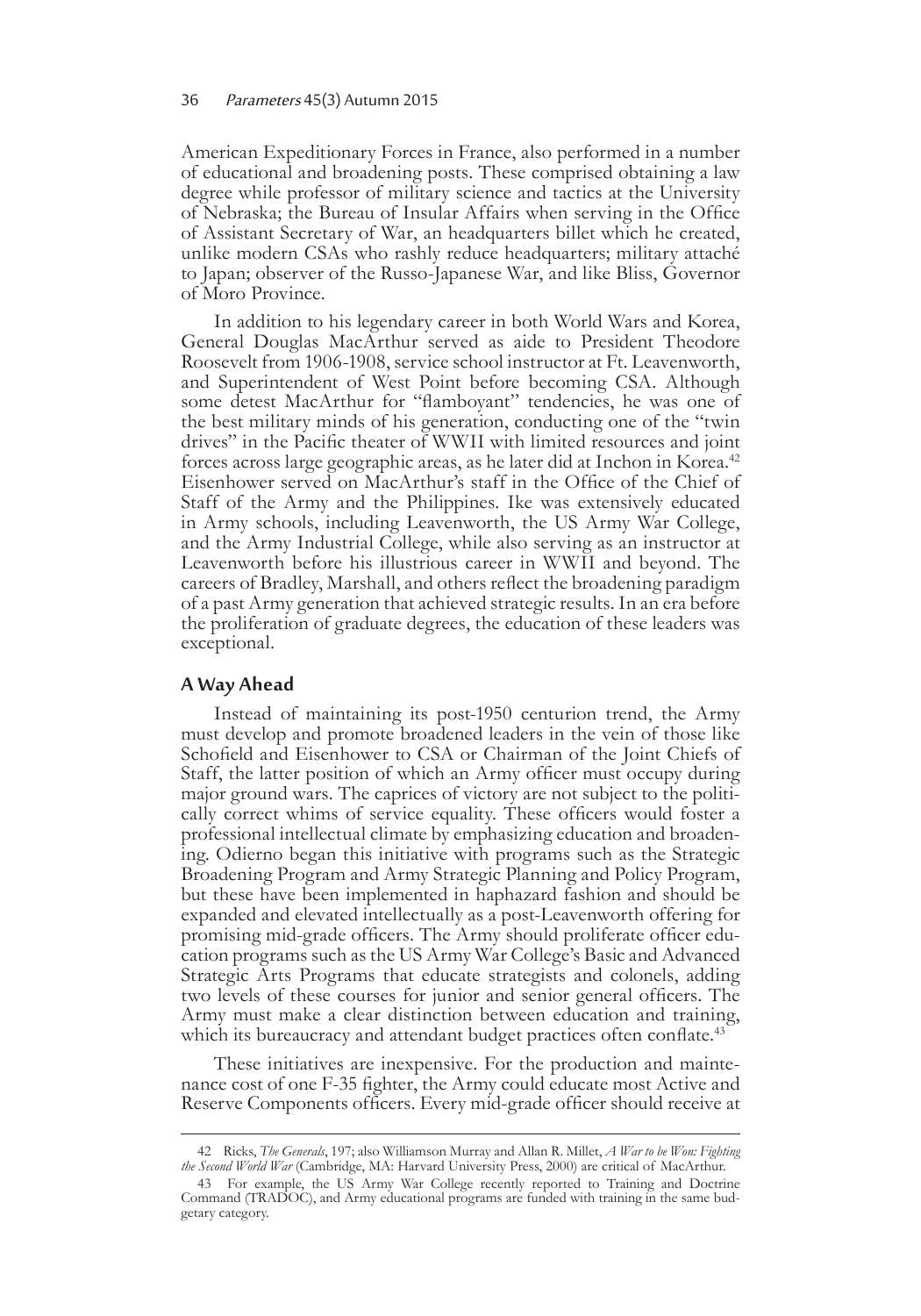least a masters degree at a well-regarded civilian institution. This serves not only the personal development of the officer and the intellectual foundation of the institution, but to influence civilian peers and relate the Army story.<sup>44</sup> An emphasis on education during drawdowns and after major conflicts would not constitute an original program, as the Army concentrated its meager resources on education between World Wars.<sup>45</sup>

To not only right the ship but keep it afloat, the Army must undertake a comprehensive strategic study of not only the past 14 years, but also the post-draft era.<sup>46</sup> Recommendations should include structural changes to prioritize Army prerogatives as the lead service for major land conflicts, and reduce the barriers that allowed business-minded strategic amateurs such as McNamara and Rumsfeld to interdict military recommendations of the institution's senior leaders to the President.

The tradition that preceded *National Security Memorandum 68* is one of a cadre Army, while also maintaining a varying quantity of a professional force. Facing current manning constraints, the Army should return to a cadre force that would also provide adequate opportunities for broadening assignments of the kind the CSAs before Vietnam experienced, without these assignments prejudicing career progression. In a large-scale crisis, the cadre from the training base would serve as leadership for new battalions with the Reserve Component assuming training duties. The emphasis on training should be maintained for remaining units, which the extra number of non-commissioned officers and officers from cadre units would rotate to fill after broadening assignments. Training emphasis should be expanded for echelons above corps.<sup>47</sup>

The Army must rebuild its headquarters where broadened officers would help guide strategic decision-making. In the tradition that Abrams accelerated, the institution reduced the wrong headquarters, forcing division and corps headquarters to cover the shortfall. Division and corps staffs are poor substitutes for the theater level because of experience and rank disparities. The obvious solution was to maintain theater army headquarters at strength and appropriate grade level. Combining US Forces Command (FORSCOM) with US Army Training and Doctrine Command (TRADOC), as well as reducing Medical Command would have allowed the 25 percent reduction to remain in place without compromising warfighting headquarters, as well as those performing critical "Phase 0" activities like security cooperation and "setting the theater."

FORSCOM and TRADOC were created in the early 1970s to replace US Continental Army Command (CONARC), and this arrangement has outlived its usefulness and furthered the centurion paradigm. A return to the CONARC model would help balance the Army's training priori- ties, and serve as a conduit for better Active and Reserve Components relations, as well as ease the raising of forces with an updated cadre system. McArthur formed the precursor of Continental Army Command when he "activated his 4-army structure in 1932," understanding solid

<sup>44</sup> Tim Kane, "Why Our Best Officers Are Leaving," *The Atlantic* 307, no. 1 (January/February 2011): 80-85.

<sup>45</sup> Matheny, "When the Smoke Clears."

<sup>46</sup> Ricks, *The Generals*, 455.

<sup>47</sup> Cadre and other personnel issues are beyond the scope of this article, but worth noting in the context of broadening.